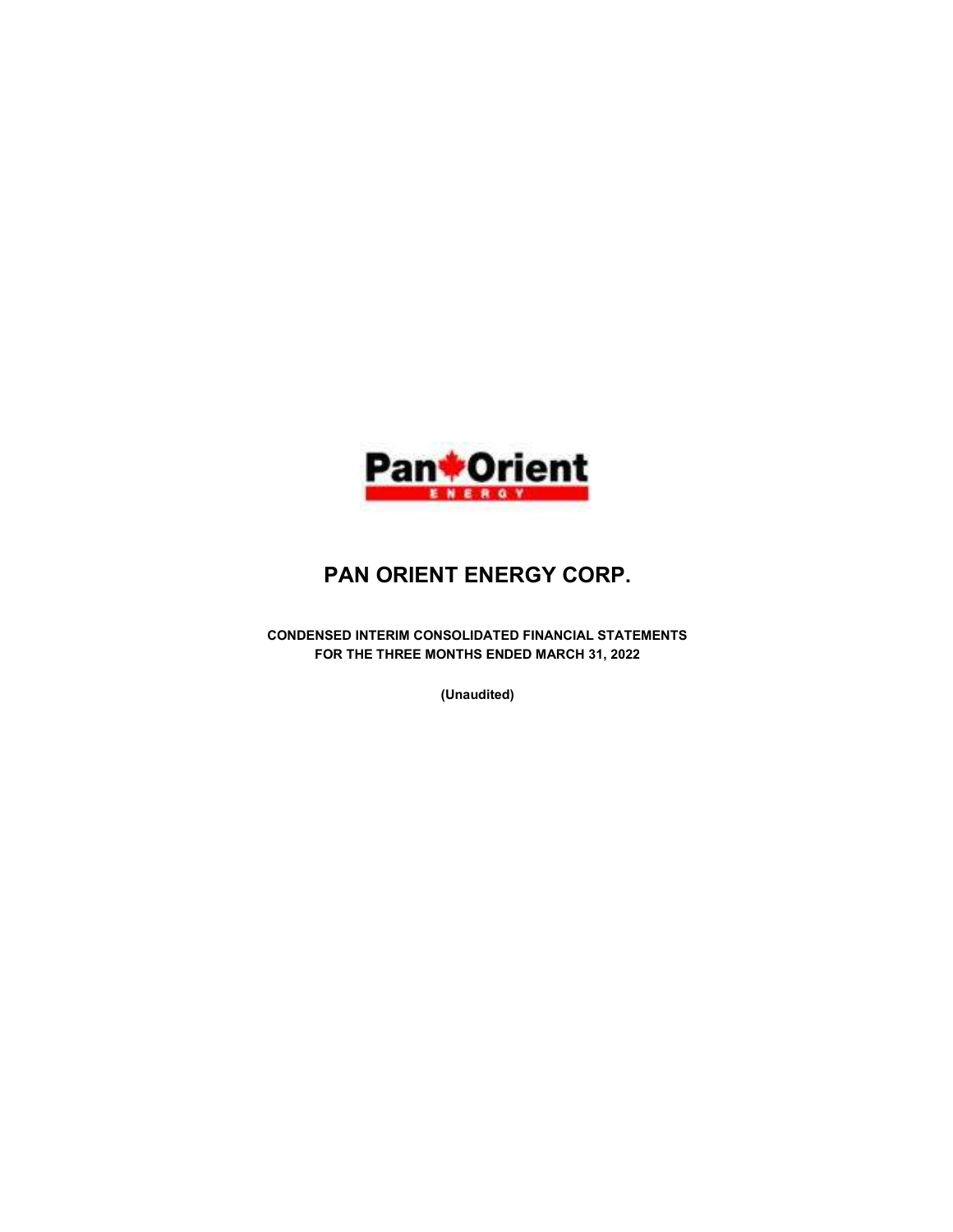Pan Orient Energy Corp.

Consolidated Statements of Financial Position

(Expressed in Canadian dollars, unless otherwise noted)

| (Unaudited)                                |                  |                     |
|--------------------------------------------|------------------|---------------------|
| (\$000s)                                   | March 31<br>2022 | December 31<br>2021 |
|                                            |                  |                     |
| <b>Assets</b>                              |                  |                     |
| Current                                    |                  |                     |
| Cash and cash equivalents                  | 14,095           | 35,079              |
| Restricted cash                            | 58               |                     |
| Accounts receivable                        | 720              | 510                 |
|                                            | 14,873           | 35,589              |
| <b>Deposits</b>                            | 838              | 612                 |
| Investment in joint venture (note 3)       | 28,164           | 24,094              |
| <b>Right-of-use assets</b>                 |                  | 1                   |
| Equipment and other (note 6)               | 401              | 412                 |
| <b>Total assets</b>                        | 44,276           | 60,708              |
| <b>Liabilities</b><br><b>Current</b>       |                  |                     |
| Accounts payable and accrued liabilities   | 3,244            | 3,112               |
| Lease liabilities                          |                  | 4                   |
| Decommissioning provision (note 7)         | 954              | 1,001               |
|                                            | 4,198            | 4,117               |
| Decommissioning provision (note 7)         | 1,566            | 1,236               |
| <b>Total liabilities</b>                   | 5,764            | 5,353               |
| Shareholders' equity                       |                  |                     |
| Share capital (note 8)                     | 63,350           | 83,267              |
| Contributed surplus                        | 32,751           | 32,739              |
| Non-controlling interest                   | (5, 558)         | (5,590)             |
| Accumulated other comprehensive loss       | (851)            | (367)               |
| Deficit                                    | (51, 180)        | (54, 694)           |
| Total shareholders' equity                 | 38,512           | 55,355              |
| Total liabilities and shareholders' equity | 44,276           | 60,708              |
|                                            |                  |                     |

# Commitments (note 10)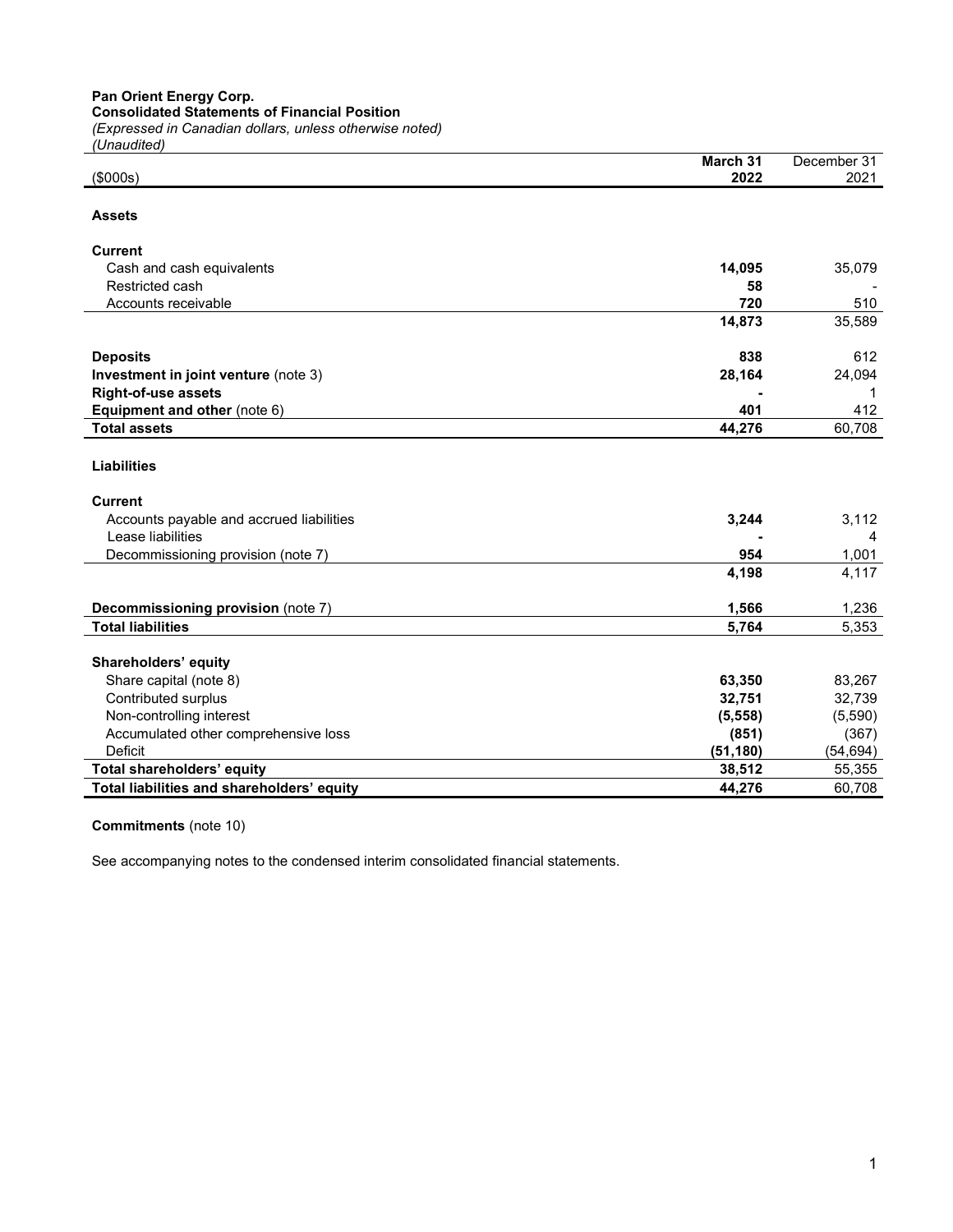Pan Orient Energy Corp. Consolidated Statements of Operations and Comprehensive Income (Loss)

(Expressed in Canadian dollars, unless otherwise noted) (Unaudited)

|                                                                          |           | <b>Three Months Ended</b> |
|--------------------------------------------------------------------------|-----------|---------------------------|
|                                                                          |           | March 31                  |
| (\$000s, except per share amounts)                                       | 2022      | 2021                      |
|                                                                          |           |                           |
| Income from investment in joint venture (note 3)                         | 4,350     | 1,902                     |
| <b>Expenses</b>                                                          |           |                           |
| General and administrative                                               | 592       | 536                       |
| Operating expense                                                        | 66        | 42                        |
| Stock-based compensation                                                 | 279       | 139                       |
| Amortization and depreciation (note 6)                                   | 12        | 15                        |
| Decommissioning expense (recovery) (note 7)                              | (147)     | (252)                     |
| Gain on acquisition (note 5)                                             | (280)     |                           |
| Finance income                                                           | (4)       | (6)                       |
| Foreign exchange loss                                                    | 247       | 261                       |
|                                                                          | 735       | 735                       |
|                                                                          |           |                           |
| Net income from continuing operations                                    | 3,585     | 1,167                     |
| Net loss from discontinued operations (note 4)                           | (39)      | (20)                      |
| <b>Net income</b>                                                        | 3.546     | 1.147                     |
|                                                                          |           |                           |
| Other comprehensive loss                                                 |           |                           |
| Foreign exchange loss on translation of Joint Venture (note 3)           | (484)     | (1, 369)                  |
| Net income attributable to:                                              |           |                           |
| Common shareholders                                                      | 3,514     | 1,140                     |
| Non-controlling interest                                                 | 32        | 7                         |
| <b>Net income</b>                                                        | 3,546     | 1,147                     |
|                                                                          |           |                           |
| Total comprehensive income (loss) attributable to:                       |           |                           |
| Common shareholders                                                      | 3,030     | (229)                     |
| Non-controlling interest                                                 | 32        | 7                         |
| Total comprehensive income (loss)                                        | 3,062     | (222)                     |
|                                                                          |           |                           |
| Net income (loss) per share attributable to common shareholders (note 8) |           |                           |
| Basic and diluted - continuing operations                                | \$0.07    | \$0.02                    |
| Basic and diluted - from discontinued operations                         | \$ (0.00) | \$ (0.00)                 |
| Basic and diluted – net income attributed to common shareholders         | \$0.07    | \$0.02                    |
|                                                                          |           |                           |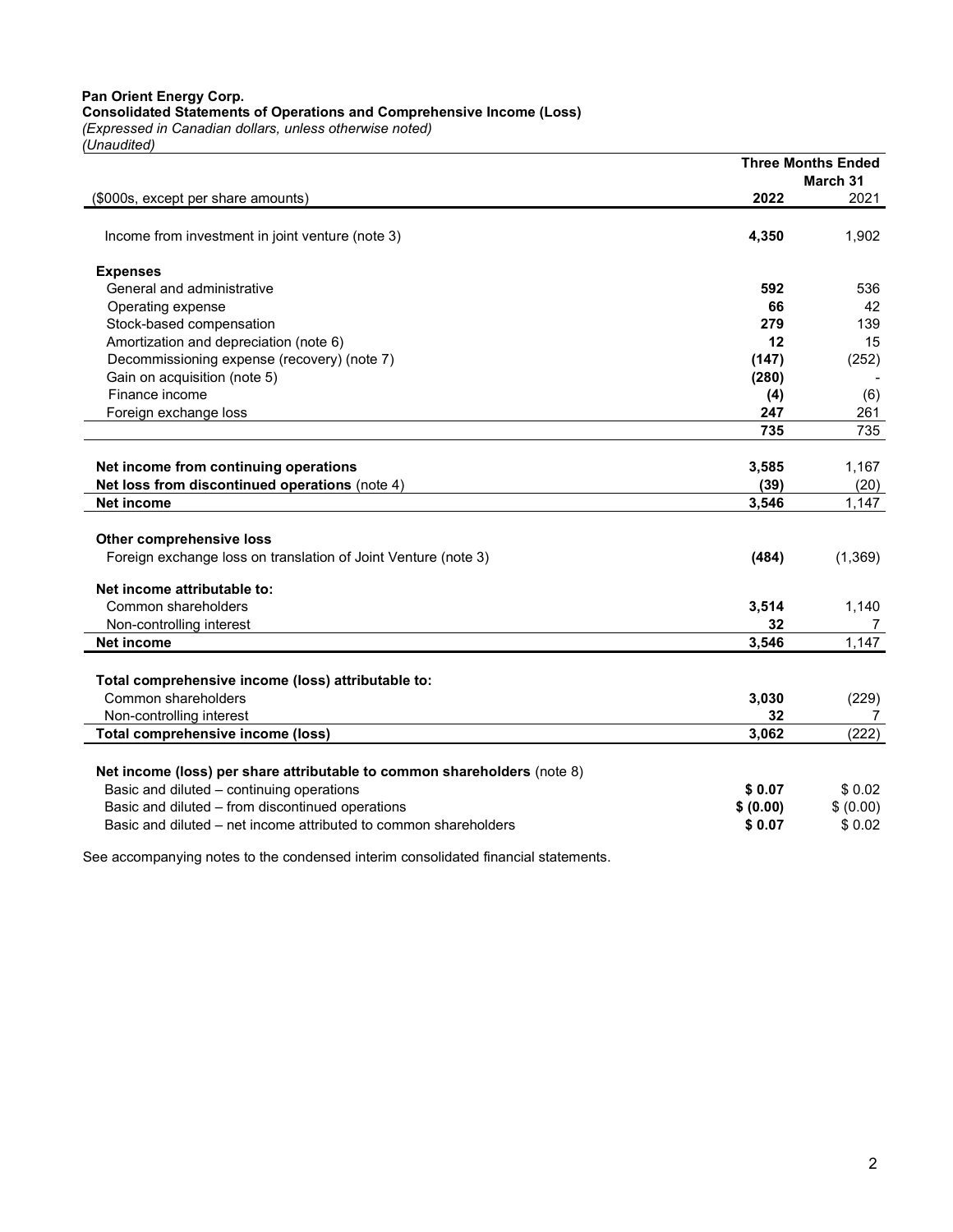#### Pan Orient Energy Corp.

#### Consolidated Statements of Changes in Shareholders' Equity

(Expressed in Canadian dollars, unless otherwise noted) (Unaudited)

| (\$000s)                                  | Share<br>Capital | Contributed<br>Surplus | <b>NCI</b>     | <b>AOCI</b> | Deficit   | Total    |
|-------------------------------------------|------------------|------------------------|----------------|-------------|-----------|----------|
|                                           |                  |                        |                |             |           |          |
| Balance as at December 31, 2020           | 85,583           | 31,089                 | (5, 470)       | 2,268       | (63, 173) | 50,297   |
| Net income                                |                  |                        |                |             | 1,140     | 1,147    |
| Stock-based compensation expense          |                  | 40                     |                |             |           | 40       |
| Normal course issuer bid                  | (2, 411)         | 1,173                  |                |             |           | (1, 238) |
| Provision for repurchase of common shares | (629)            |                        |                |             |           | (629)    |
| Other comprehensive loss                  |                  |                        |                | (1,369)     |           | (1,369)  |
| Balance as at March 31, 2021              | 82,543           | 32,302                 | (5, 463)       | 899         | (62,033)  | 48,248   |
|                                           |                  |                        |                |             |           |          |
| Balance as at December 31, 2021           | 83,267           | 32,739                 | (5,590)        | (367)       | (54, 694) | 55,355   |
| Net income                                |                  |                        | 32             |             | 3,514     | 3,546    |
| Stock-based compensation expense          |                  | 12                     |                |             |           | 12       |
| Special distribution (note 8)             | (19, 917)        |                        | $\blacksquare$ |             |           | (19,917) |
| Other comprehensive loss                  |                  |                        |                | (484)       |           | (484)    |
| Balance as at March 31, 2022              | 63,350           | 32,751                 | (5,558)        | (851)       | (51, 180) | 38,512   |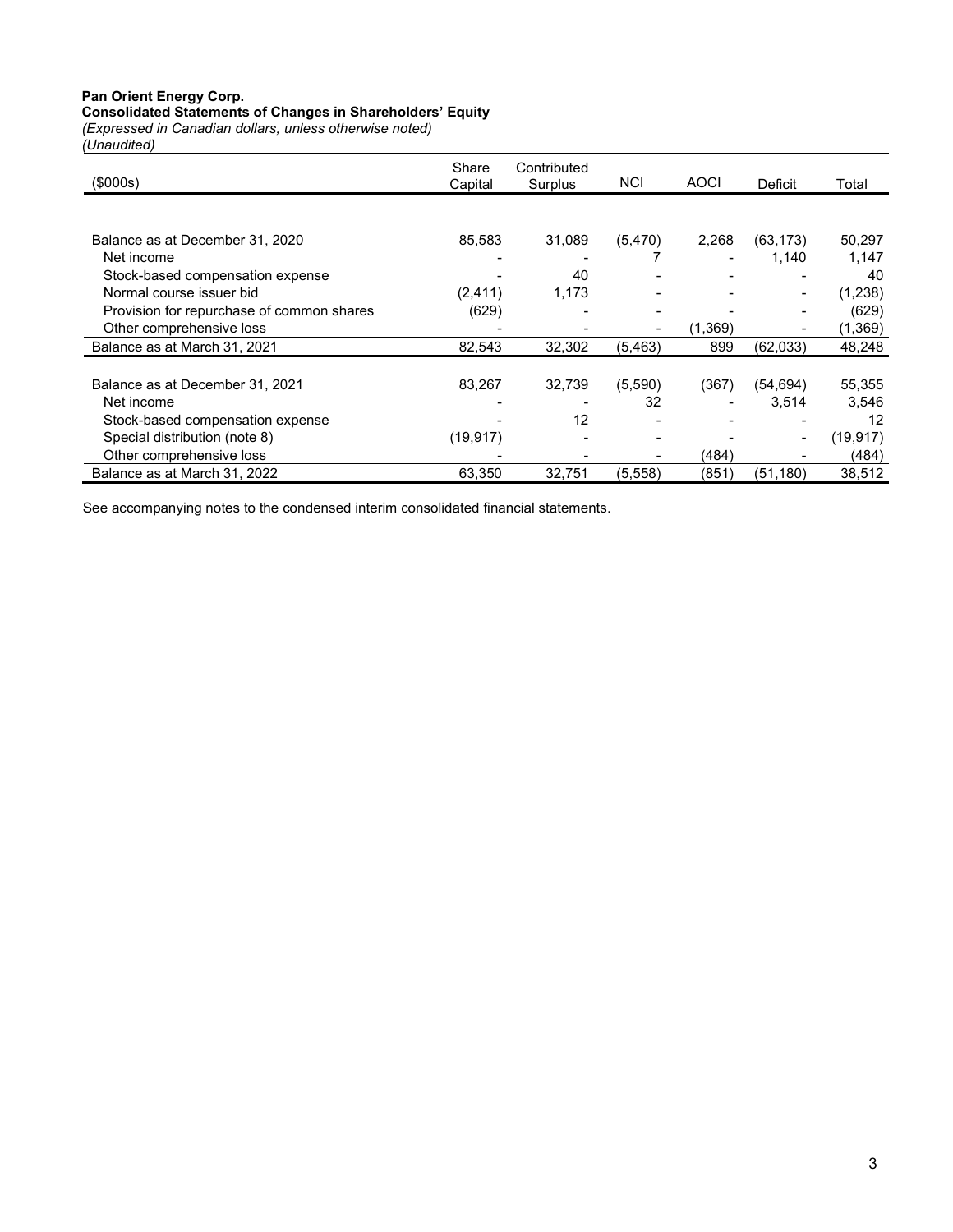|                                                                              |           | <b>Three Months</b><br><b>Ended</b> |
|------------------------------------------------------------------------------|-----------|-------------------------------------|
|                                                                              |           | March 31                            |
| (\$000s)                                                                     | 2022      | 2021                                |
| <b>Cash Provided From (Used in)</b>                                          |           |                                     |
|                                                                              |           |                                     |
| <b>Operating Activities</b>                                                  |           |                                     |
| Net income from continuing operations                                        | 3,585     | 1,167                               |
| Adjustments for non-cash items:                                              |           |                                     |
| Amortization and depreciation                                                | 12        | 15                                  |
| Stock-based compensation - non-cash portion                                  | 12        | 40                                  |
| Accretion                                                                    | 6         | 8                                   |
| Income from investment in Joint Venture (note 3)                             | (4, 350)  | (1,902)                             |
| Gain on acquisition                                                          | (280)     |                                     |
| Recovery of decommissioning expense                                          | (147)     | (252)                               |
| Unrealized foreign exchange loss                                             | 225       | 260                                 |
| Changes in non-cash working capital                                          | (30)      | (327)                               |
| Cash flow used in operating activities                                       | (967)     | (991)                               |
|                                                                              |           |                                     |
| <b>Investing Activities</b>                                                  |           |                                     |
| Cash, net of transaction costs (note 5)                                      | 510       |                                     |
| Dividend from investment in joint venture (note 3)                           |           | 2,600                               |
| Change in amounts due from Joint Venture                                     | (203)     |                                     |
| Changes in non-cash working capital                                          | (24)      | 10                                  |
| Cash flow from investing activities                                          | 283       | 2,610                               |
|                                                                              |           |                                     |
| <b>Financing Activities</b>                                                  |           |                                     |
| Special distribution (note 8)                                                | (19, 917) |                                     |
| Normal course issuer bid                                                     |           | (1,238)                             |
| Finance lease payments                                                       | (1)       | (2)                                 |
| Cash flow used in financing activities                                       | (19, 918) | (1, 240)                            |
|                                                                              |           |                                     |
| Change in cash and cash equivalents from continuing operations               | (20, 602) | 379                                 |
| Change in cash and cash equivalents used in discontinued operations (note 4) | (151)     | (33)                                |
|                                                                              |           |                                     |
| Effect of foreign exchange on cash and cash equivalents                      | (231)     | (259)                               |
|                                                                              |           |                                     |
| Cash and cash equivalents, beginning of period                               | 35,079    | 26,412                              |
|                                                                              |           |                                     |
| Cash and cash equivalents, end of period                                     | 14,095    | 26,499                              |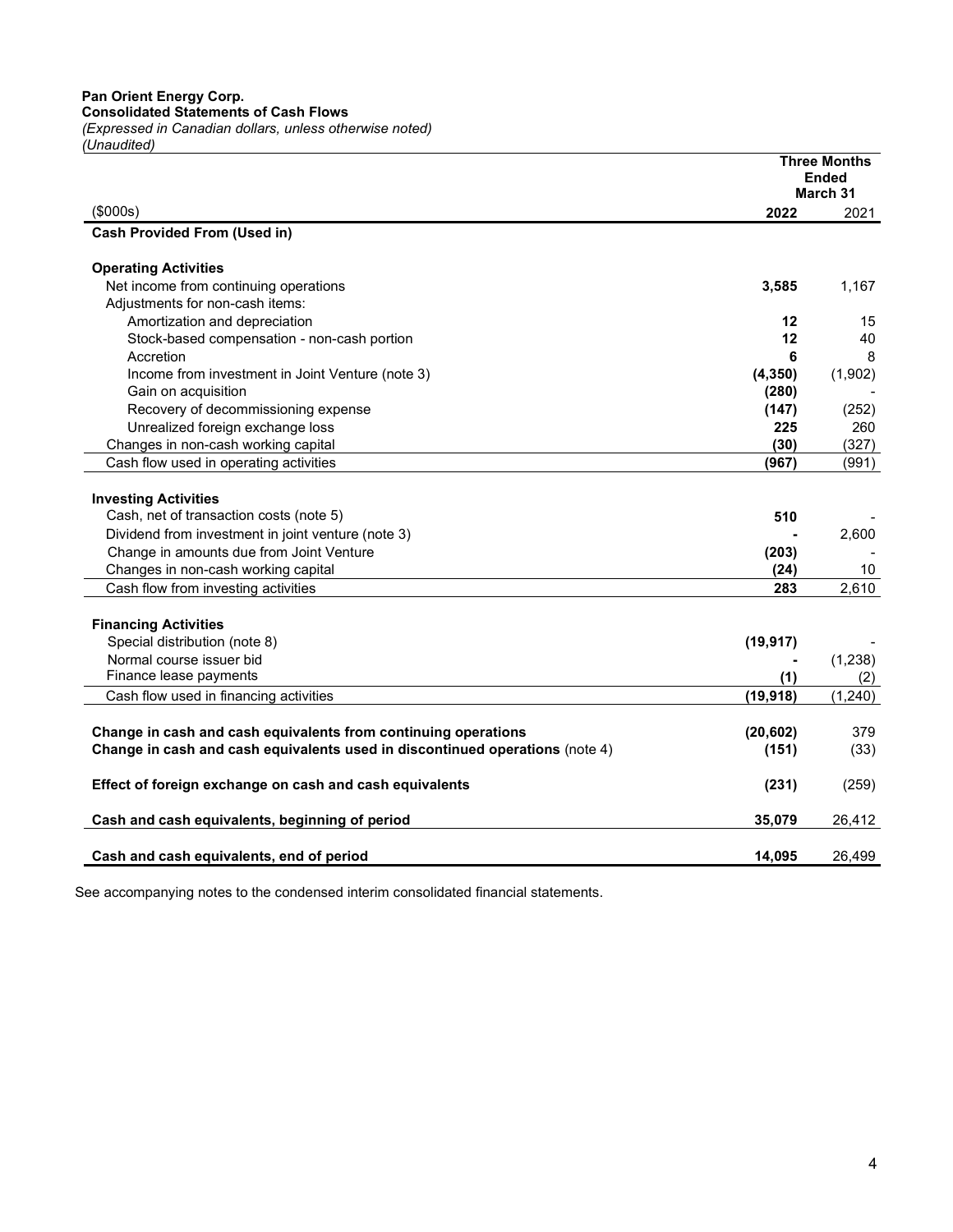## 1) CORPORATE INFORMATION

Pan Orient Energy Corp. ("Pan Orient" or the "Company") is an Alberta, Canada corporation with shares listed on the TSX Venture Exchange ("TSX-V"). The records office and principal address is located at 1505, 505 – 3rd Street S.W., Calgary, Alberta, T2P 3E6.

Pan Orient is an oil and natural gas company based in Calgary, Alberta with interests in Pan Orient Energy (Siam) Ltd. which has properties onshore Thailand (note 3) and interests in Andora Energy Corporation ("Andora") which has properties in northern Alberta, Canada.

The undeveloped onshore interests in Indonesian East Jabung Production Sharing Contract ("PSC") expired in January 2020 and the operator is continuing to complete the final steps to be taken for formal approval of the expiry from the Government of Indonesia, including reclamation requirements. The Company is withdrawing from operations in Indonesia and effective January 1, 2020, operations are considered discontinued operations for accounting purposes (note 4).

#### 2) BASIS OF PRESENTATION

#### Statement of Compliance

The interim condensed consolidated financial statements should be read in conjunction with the audited consolidated financial statements as at and for the year ended December 31, 2021. The following disclosures are incremental to those included with the annual consolidated financial statements. Certain disclosures that are normally required in the notes to the annual consolidated financial statements have been condensed or omitted. The interim condensed consolidated financial statements are prepared using the same accounting policies and methods of computation as disclosed in the annual consolidated financial statements.

The interim condensed consolidated financial statements are stated in Canadian dollars and have been prepared in accordance with the International Accounting Standards 34, "Interim Financial Reporting".

The interim condensed consolidated financial statements were approved by the Company's Board of Directors on May 10, 2022.

#### Use of Estimates and Judgments

The preparation of financial statements in accordance with IFRS requires management to make estimates, assumptions, and judgments that affect the reported amounts of assets and liabilities and disclosure of contingent assets and liabilities as at the dates of the statements of financial position as well as the reported amounts of revenues, expenses, and cash flows during the periods presented. Such estimates relate primarily to unsettled transactions and events as of the dates of the financial statements. Actual results could differ materially from estimated amounts.

Amounts recorded for depletion and depreciation and amounts used for property, plant and equipment and exploration and evaluation cost impairment calculations are based on a number of factors including estimates of oil and natural gas reserves and future costs required to develop those reserves. To test impairment, costs are allocated into cash generating units ("CGUs") based on their ability to generate largely independent cash flows. The determination of CGUs is subject to judgment. The transfer of exploration and evaluation assets to property, plant and equipment is based on management's judgment of technical feasibility and commercial viability.

Stock-based compensation is subject to the estimation of what the ultimate payout will be using pricing models such as Black-Scholes which is based on significant assumptions such as expected volatility, dividend yield and expected term.

Amounts recorded for decommissioning provision and the related accretion expense requires the use of estimates with respect to the amount and timing of abandonment costs, inflation and interest rates.

The provision for income taxes is based on judgments in applying income tax law and estimates on the applicable tax rates, timing, likelihood and reversal of temporary differences between the accounting and tax bases of assets and liabilities. These estimates are subject to measurement uncertainty and changes in these estimates could materially impact the financial statements of future periods.

The COVID-19 coronavirus outbreak and more recently the invasion of Ukraine have resulted in significant disruption to business operations and a significant increase in economic uncertainty, with more volatile commodity prices and currency exchange rates.. These events are resulting in a challenging economic climate in which it is difficult to reliably estimate the length or severity of these developments and their financial impact. The results of these events and any potential resulting direct and indirect impact to the Company has been considered in management's estimate described above at the period end; however there could be a further prospective material impact in future period.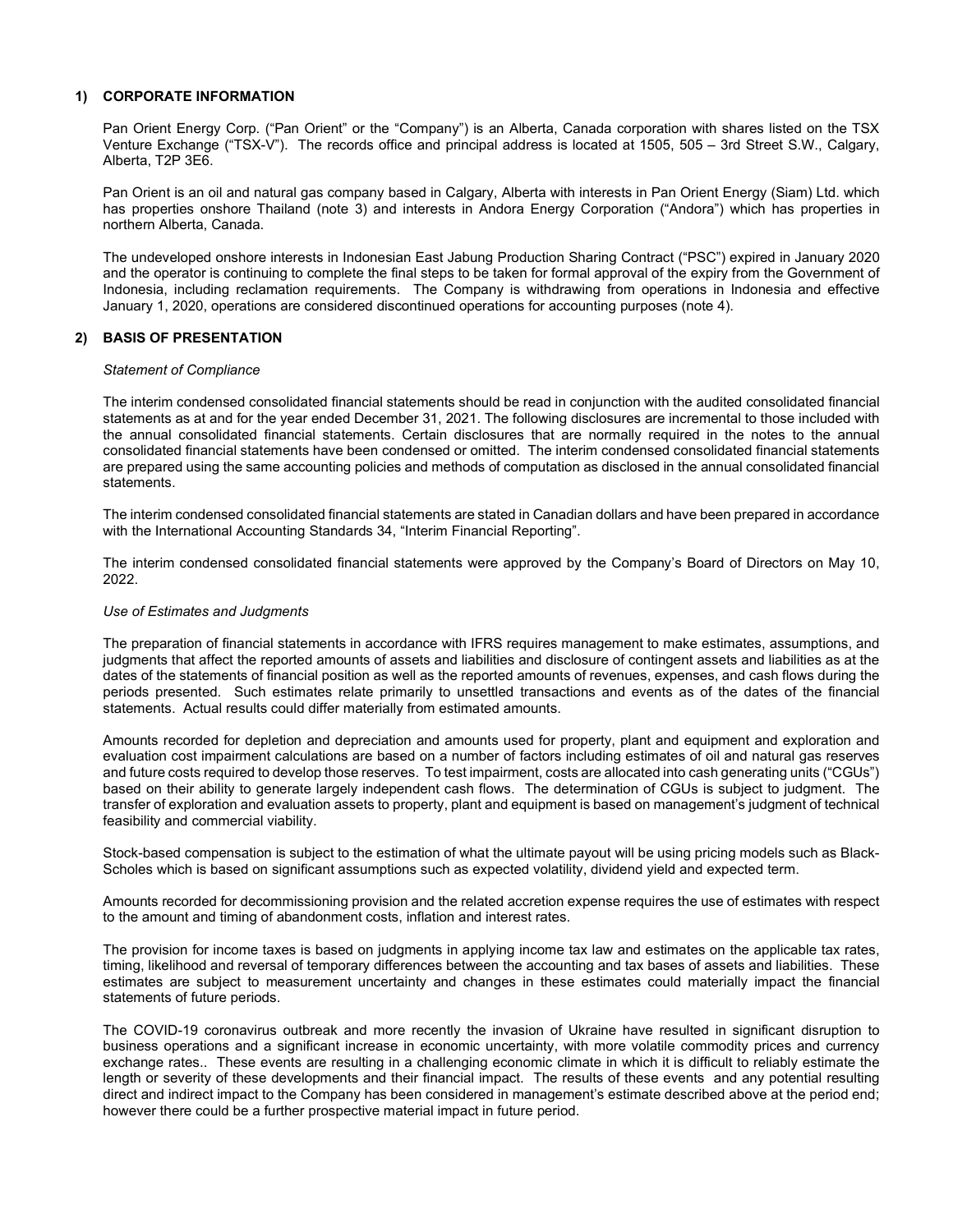#### Climate Change and Environmental, Social, and Governance ("ESG")

Climate change policy and ESG policies are evolving at regional, national and international levels. Political and economic events may significantly affect the scope and timing of ESG policies and climate change measures. The International Sustainability Standards Board has issued an IFRS Sustainability Disclosure Standard with the aim to develop sustainability disclosure standards that are globally consistent, comparable and reliable. In addition, the Canadian Securities Administrators have issued a proposed National Instrument 51-107 Disclosure of Climate-related Matters.

The direct or indirect costs of compliance with greenhouse gas-related regulations and ESG directives will have an effect on the Company's business, financial condition, results of operations and prospects; however, at this time these costs have not yet been quantified. Significant estimates and judgment currently made by management which could be significantly impacted by climate and climate-related matters include:

- Useful life of assets;
- Cashflow projections for purpose of impairment tests and;
- Amounts recorded for decommissioning provision

## 3) INVESTMENT IN JOINT VENTURE

The Company holds a 50.01% interest in Pan Orient Energy (Siam) Ltd., which is considered a Joint Venture under IFRS and is accounted for using the equity method. Initial recognition of the investment in Joint Venture was recorded at fair value. The carrying amount is subsequently increased or decreased to recognize the Company's share of the profit or loss from the joint venture. Distributions received from the joint venture reduce the carrying amount of the investment whereas funding to the joint venture increase the carrying amount. The Company's profit or loss includes its share of the joint venture's profit or loss and the Company's other comprehensive income includes its share of the joint venture's other comprehensive income or loss. The carrying amount of the Company's Investment in Joint Venture is as follows:

| Three months ended:                              | March 31                 |         |
|--------------------------------------------------|--------------------------|---------|
| (\$000s)                                         | 2022                     | 2021    |
| Investment in Joint Venture, beginning of period | 24.094                   | 28,329  |
| Change in amounts due from joint venture         | 204                      | (10)    |
| Net income from Joint Venture, after tax         | 4,350                    | 1.902   |
| Dividend paid                                    | $\overline{\phantom{0}}$ | (2,600) |
| Foreign currency translation                     | (484)                    | (1,369) |
| Investment in Joint Venture, end of period       | 28,164                   | 26,252  |

On April 1, Pan Orient received a dividend of \$2.5 million from the Joint Venture.

| Pan Orient Energy (Siam) Ltd. (1)<br>Summarized Financial Information |           | March 31  |
|-----------------------------------------------------------------------|-----------|-----------|
| (\$000s)                                                              | 2022      | 2021      |
| Current assets                                                        | 44.826    | 22.986    |
| Non-current assets                                                    | 58.282    | 67.109    |
| <b>Current liabilities</b>                                            | (32, 305) | (14, 928) |
| Non-current liabilities                                               | (25,073)  | (29, 631) |
| Net assets                                                            | 45,730    | 45,536    |
|                                                                       |           |           |

| Pan Orient's Investment in Joint Venture                                 |          |         |
|--------------------------------------------------------------------------|----------|---------|
| Pan Orient's 50.01% share of net assets of Pan Orient Energy (Siam) Ltd. | 22.868   | 22.770  |
| Fair value adjustment on initial recognition                             | 8.924    | 8.924   |
| Amortization of fair value adjustment on initial recognition             | (5, 133) | (4,202) |
| Change in amounts due from Joint Venture, since initial recognition      | (1.505)  | (1,240) |
| Investment in Joint Venture                                              | 28.164   | 26.252  |

(1) Represents 100% of net assets of Pan Orient Energy (Siam) Ltd. and the Company has 50.01% equity interest in Pan Orient Energy (Siam) Ltd.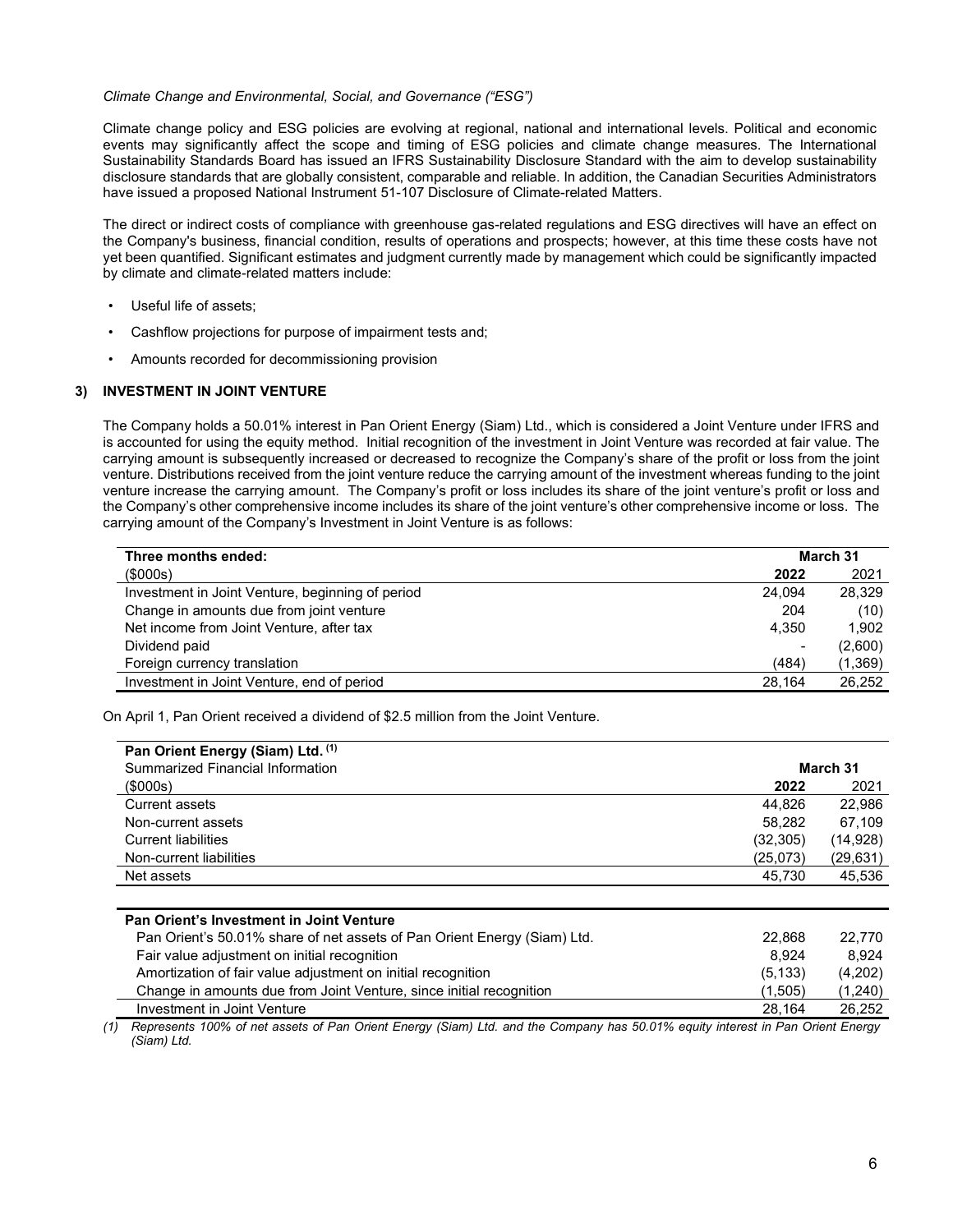The Company's share of income from the Joint Venture is as follows:

| Pan Orient Energy (Siam) Ltd. (1)<br>Summarized Statement of Comprehensive Income | <b>Three Months Ended</b><br>March 31 |         |
|-----------------------------------------------------------------------------------|---------------------------------------|---------|
| (\$000s)                                                                          | 2022                                  | 2021    |
| Oil revenue                                                                       | 24,390                                | 17,970  |
| Royalties                                                                         | (1,235)                               | (958)   |
| Total net revenue                                                                 | 23,155                                | 17,012  |
| Production and operating                                                          | 1,271                                 | 1,511   |
| Transportation                                                                    | 489                                   | 584     |
| Depletion, depreciation and amortization                                          | 2,850                                 | 4,409   |
| General and administrative                                                        | 431                                   | 496     |
| Foreign exchange gain                                                             | (2)                                   | (26)    |
| Total expenses                                                                    | 5,039                                 | 6,974   |
| Income before income taxes                                                        | 18,116                                | 10,038  |
| Current income tax expense                                                        | 9,611                                 | 5,818   |
| Deferred income tax recovery                                                      | (533)                                 | (95)    |
| Net income                                                                        | 9,038                                 | 4,315   |
| Other comprehensive loss                                                          | (968)                                 | (2,738) |
| Total comprehensive income                                                        | 8,070                                 | 1,577   |
| Pan Orient's share of income from Joint Venture under equity                      |                                       |         |
| method, (50.01% net to Pan Orient)                                                |                                       |         |
| Pan Orient's share of net income                                                  | 4,520                                 | 2,157   |
| Amortization of fair value adjustment                                             | (170)                                 | (255)   |
| Net income from Joint Venture                                                     | 4,350                                 | 1,902   |

(1) Represents 100% of comprehensive income or loss of Pan Orient Energy (Siam) Ltd. and the Company has 50.01% equity interest in Pan Orient Energy (Siam) Ltd.

# 4) DISCONTINUED OPERATIONS

The undeveloped onshore interests in Indonesian East Jabung PSC expired in January 2020 and the operator is determining final steps to be taken for formal approval of the expiry from the Government of Indonesia, including reclamation requirements. The Company is withdrawing from operations in Indonesia and the office in Jakarta was closed on March 31, 2020. The operation in Indonesia for accounting purposes effective January 1, 2020 is considered a discontinued operation under "IFRS 5 – Non-current assets held for sale and discontinued operations".

Net loss from discontinued operations for the three months ended March 31, 2022 and 2021 is as follow:

|                                       |      | Three months ended<br>March |  |
|---------------------------------------|------|-----------------------------|--|
| (\$000s)                              | 2022 | 2021                        |  |
| <b>Expenses</b>                       |      |                             |  |
| General and administrative            | 40   | 51                          |  |
| Other expense                         | 82   |                             |  |
| Foreign exchange gain                 | (83) | (32)                        |  |
| Net loss from discontinued operations | 39   | 20                          |  |

Discontinued operations reported in the consolidated statements of cash flows are as follows:

|                                                                     | Three months ended<br>March |      |
|---------------------------------------------------------------------|-----------------------------|------|
| (\$000s)                                                            | 2022                        | 2021 |
| Cash flow used in operating activities                              | (151)                       | (33) |
| Change in cash and cash equivalents used in discontinued operations | (151)                       | (33) |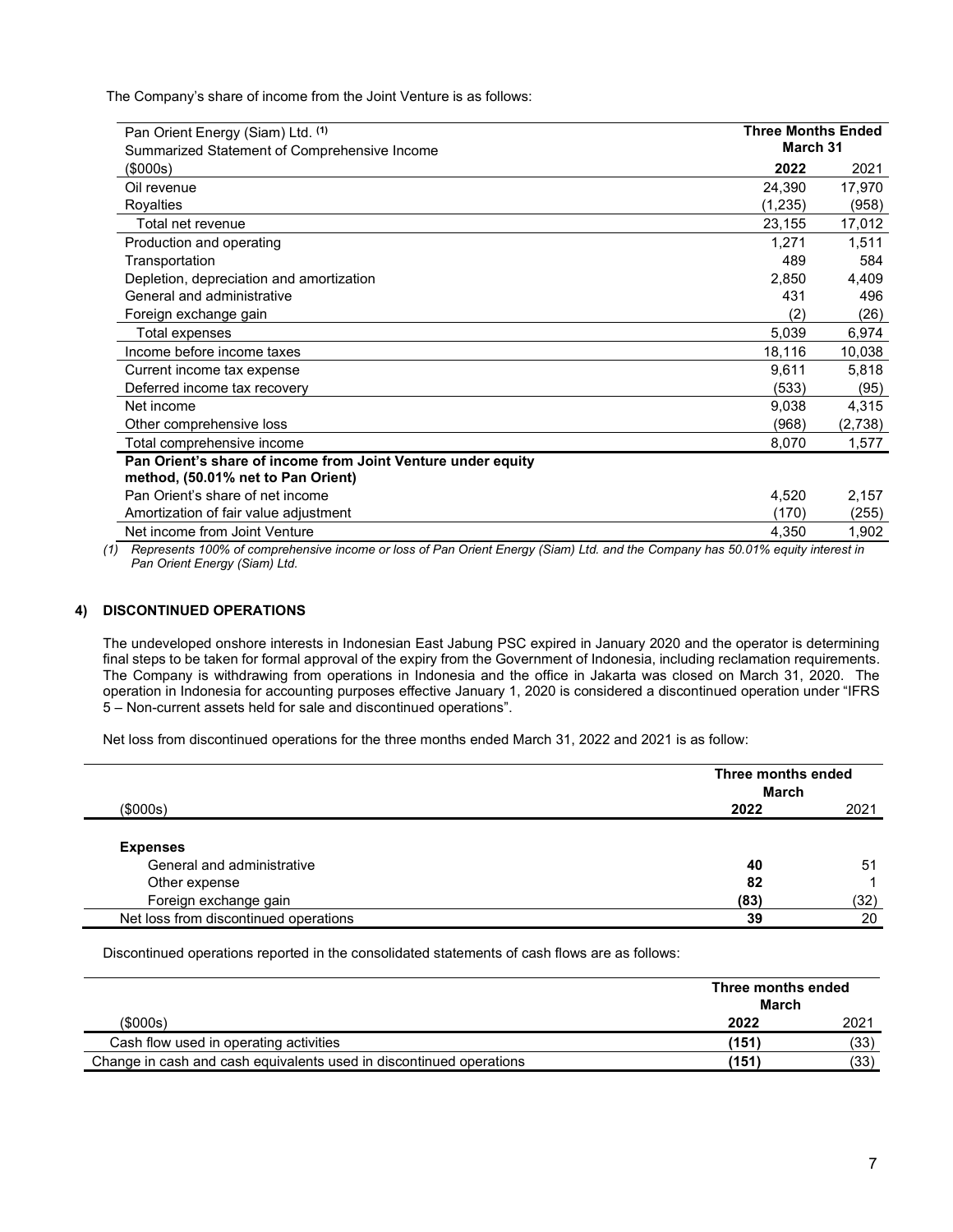# 5) GAIN ON ACQUISITION

In March 2022, Andora entered into an agreement with a joint venture partner at Sawn Lake whereby Andora acquired certain assets and assumed certain liabilities at Sawn Lake. Assets acquired consist of (i) an additional 25% working interest in the Sawn Lake joint venture (Sawn Lake Central Block), (ii) security deposits of the vendor for Sawn Lake placed with the Alberta Energy Regulator and other parties, and (iii) a payment from the vendor of \$578 thousand. In connection with the acquisition, Andora assumed the abandonment and reclamation costs, and natural gas tariff commitments associated with the additional 25% working interest in the Sawn Lake joint venture (note 10). Following the transaction, Andora has a 75% working interest in the Sawn Lake joint venture.

A gain on acquisition has been recognized in the financial statements, as follows:

|                             | <b>Amount (\$000s)</b> |
|-----------------------------|------------------------|
| Consideration paid          |                        |
| Assets acquired:            |                        |
| Cash                        | 578                    |
| Deposits                    | 252                    |
| Liabilities assumed:        |                        |
| Decommissioning liabilities | (471)                  |
| Transactions costs          | (68)                   |
| Other adjustments           | (11)                   |
| Gain on acquisition         | 280                    |

# 6) EQUIPMENT AND OTHER

A reconciliation of the carrying amount of property, plant and equipment as at March 31, 2022 is set out below:

|                                         |               | Corporate     |              |
|-----------------------------------------|---------------|---------------|--------------|
| (\$000s)                                | <b>Patent</b> | <b>Assets</b> | <b>Total</b> |
| Cost                                    |               |               |              |
| At December 31, 2021 and March 31, 2022 | 699           | 755           | 1,454        |
|                                         |               |               |              |
| At December 31, 2021                    | (294)         | (748)         | (1,042)      |
| Amortization and depreciation           | (10)          |               | (11)         |
| At March 31, 2022                       | (304)         | (749)         | (1,053)      |
| Net book value                          |               |               |              |
|                                         |               |               |              |
| At December 31, 2021                    | 405           |               | 412          |
| At March 31, 2022                       | 395           | 6             | 401          |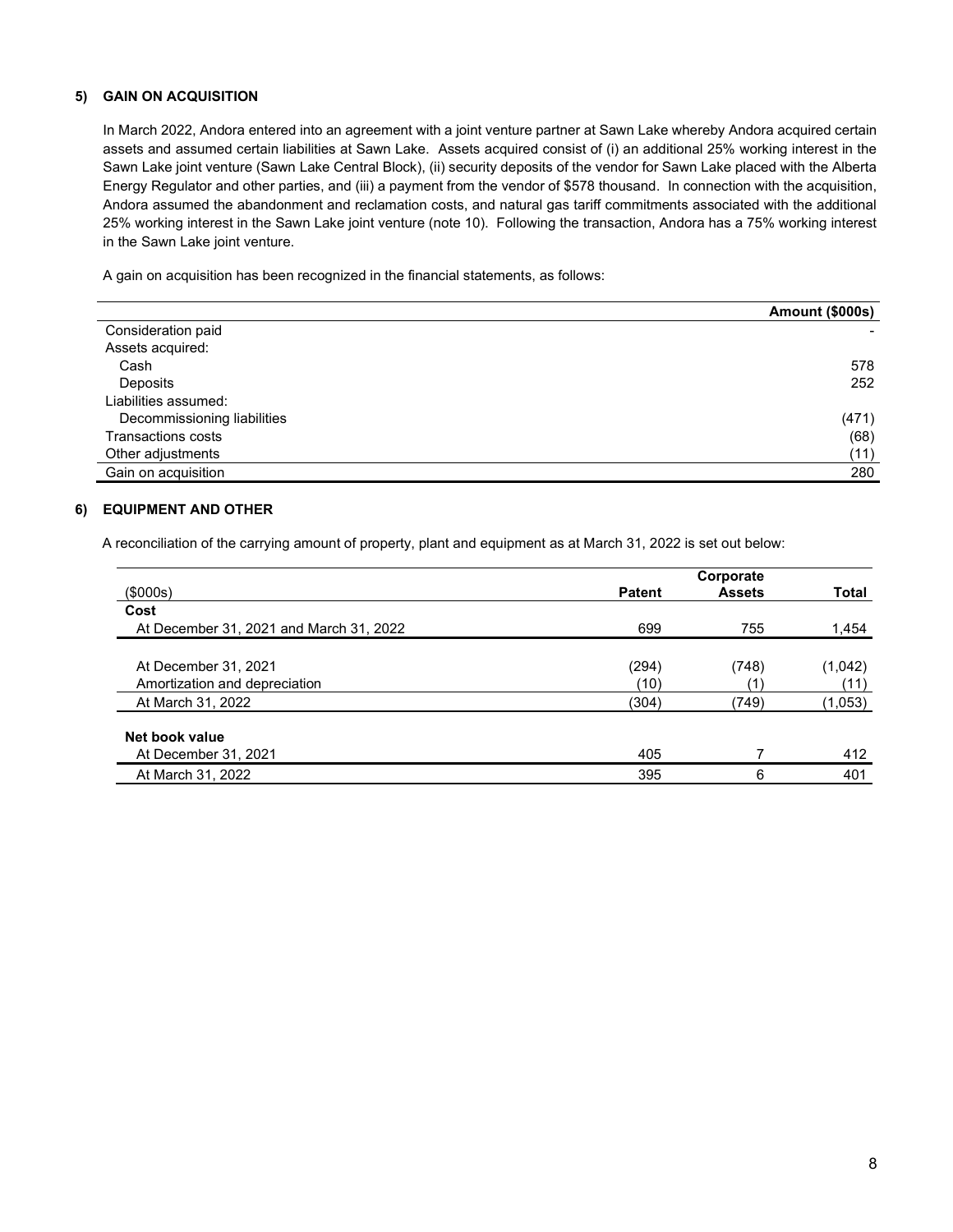# 7) DECOMMISSIONING PROVISION

A reconciliation of the Company's decommissioning provision at March 31, 2022 is set out below.

| $($ \$000s $)$               | Canada | <b>Indonesia</b> | <b>Total</b> |
|------------------------------|--------|------------------|--------------|
| At December 31, 2021         | 1,236  | 1,001            | 2,237        |
| Liabilities assumed (note 5) | 471    |                  | 471          |
| Revisions to obligations     | (147)  |                  | (147)        |
| Settlement                   |        | (22)             | (22)         |
| Accretion                    | 6      |                  | -6           |
| Foreign currency translation |        | (25)             | (25)         |
| At March 31, 2022            | 1,566  | 954              | 2,520        |
| Less current portion         |        | (954)            | (954)        |
| Non-current portion          | 1.566  |                  | 1,566        |

The decommissioning provision is based on the Company's net ownership of wells and facilities in Indonesia and Canada, management's estimates of costs to abandon and reclaim those wells and facilities and the potential future timing of the costs to be incurred. Total undiscounted cash flows, escalated at 1.83% for inflation (December 31, 2021 – 1.82%), required to settle the Company's decommissioning provision are estimated to be \$3.4 million at March 31, 2022 (December 31, 2021 – \$2.7 million). Payments to settle the provision will be made over the operating lives of the underlying assets and are estimated to be incurred between 2022 and 2040. Estimated costs have been discounted at the risk-free interest rate in the jurisdiction in which the expenditure is expected to be incurred which averaged at 2.37% at March 31, 2022 (December 31, 2021 – 1.68%). Revision to obligations for the Canadian and Indonesian provisions are recognized directly in income or loss and discontinued operations as decommissioning expense as the corresponding assets were fully impaired.

## 8) SHARE CAPITAL

## (a) Authorized

Unlimited Common Voting Shares Unlimited Preferred Shares

# (b) Issued and Outstanding Class A Common Shares

|                                 | <b>Shares</b>            | Amount         |
|---------------------------------|--------------------------|----------------|
| Common Shares                   | Outstanding              | $($ \$000s $)$ |
| Balance as at December 31, 2021 | 49.793.907               | \$ 83,267      |
| Special distribution            | $\overline{\phantom{0}}$ | (19, 917)      |
| Balance as at March 31, 2022    | 49,793,907               | \$63,350       |

In February 2022, the Company paid a \$0.40 per share special distribution to shareholders following shareholder approval of a reorganization of the Company's share capital. The record date for the return of capital distribution was February 2, 2022 and the payment date was February 10, 2022. The amount paid on February 10, 2022 was \$19.9 million.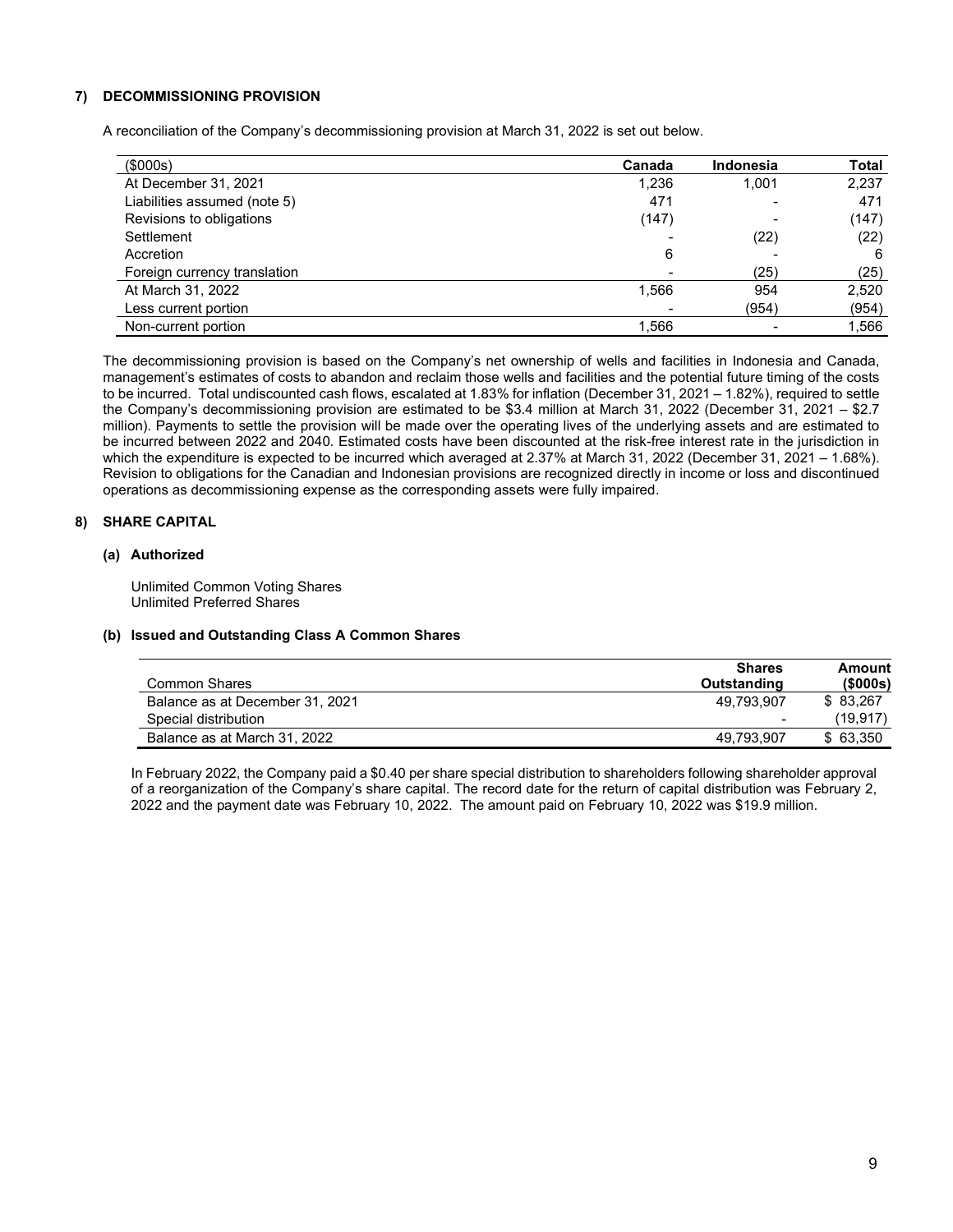## (c) Options to Purchase Common Shares

|                                                                                                       | Weighted<br>Average                     |
|-------------------------------------------------------------------------------------------------------|-----------------------------------------|
| Options <sup>(1)</sup>                                                                                | <b>Number of Exercise Price</b><br>(\$) |
| Options outstanding at December 31, 2021 and March 31, 2022<br>2.865.000                              | 1.08                                    |
| $(1)$ These options are bold by directors, sepier management, ample use and consultant of the Company |                                         |

(1) These options are held by directors, senior management, employee and consultant of the Company.

|               |                | <b>Options Outstanding at</b><br>March 31, 2022 |              |           | <b>Options Exercisable at</b><br><b>March 31, 2022</b> |              |
|---------------|----------------|-------------------------------------------------|--------------|-----------|--------------------------------------------------------|--------------|
|               |                | Weighted                                        | Weighted     |           | Weighted                                               | Weighted     |
|               |                | Average                                         | Average      |           | Average                                                | Average      |
|               |                | Exercise                                        | Remaining    |           | Exercise                                               | Remaining    |
| Exercise      | Number of      | Price $(2)$                                     | Contractual  | Number of | Price $(2)$                                            | Contractual  |
| Price $(\$)$  | <b>Options</b> | $($ \$                                          | Life (years) | Options   | $($ \$                                                 | Life (years) |
| 0.69          | 1,500,000      | 0.69                                            | 0.86         | 1,500,000 | 0.69                                                   | 0.86         |
| 1.50          | 1,365,000      | 1.50                                            | 1.97         | 1,365,000 | 1.50                                                   | 1.97         |
| $0.69 - 1.50$ | 2,865,000      | 1.08                                            | 1.39         | 2,865,000 | 1.08                                                   | 1.39         |

(2) Exercise price includes the \$0.40 reduction per option and represents the adjusted exercise price at March 31, 2022

#### (d) Restricted Share Units

|                                                          | Number of   |
|----------------------------------------------------------|-------------|
|                                                          | <b>RSUs</b> |
| RSUs outstanding at December 31, 2021 and March 31, 2022 | 599.998     |

As a result of the \$0.40 per common share return of capital to shareholders (Note 8b), the Company also made a cash payment of \$0.40 per RSU to 599,998 RSUs outstanding or \$0.2 million.

## (e) Andora Energy Corporation

## i) Issued and Outstanding Class A Common Shares

As at March 31, 2022 Andora had 100.1 million (December 31, 2021 – 100.1 million) common shares issued and outstanding of which Pan Orient held 71.8% (December 31, 2021 – 71.8%).

#### ii) Options to Purchase Common Shares of Andora

|                                                                                                                                       | Options <sup>(1)</sup> | Weighted<br>Average<br><b>Number of Exercise Price</b><br>(\$) |
|---------------------------------------------------------------------------------------------------------------------------------------|------------------------|----------------------------------------------------------------|
| Options outstanding at December 31, 2021 and March 31, 2022                                                                           | 9.800.000              | 0.01                                                           |
| (1) These options are held by directors, senior management, and employee of Andora. Of the \$9.8 million options, 5.3 million options |                        |                                                                |

were issued to directors, officers, and employee of Pan Orient.

The following stock options of Andora were outstanding and exercisable at March 31, 2022:

| <b>Options Outstanding</b><br>March 31, 2022 |                             |                               |                                    | <b>Options Exercisable</b><br>March 31, 2022 |                               |                                    |
|----------------------------------------------|-----------------------------|-------------------------------|------------------------------------|----------------------------------------------|-------------------------------|------------------------------------|
|                                              |                             | Weighted<br>Average           | Weighted<br>Average<br>Remaining   |                                              | Weighted<br>Average           | Weighted<br>Average<br>Remaining   |
| <b>Exercise</b><br>Price (\$)                | Number of<br><b>Options</b> | <b>Exercise</b><br>Price (\$) | <b>Contractual</b><br>Life (years) | Number of<br><b>Options</b>                  | <b>Exercise</b><br>Price (\$) | <b>Contractual Life</b><br>(years) |
| 0.01                                         | 9,800,000                   | 0.01                          | 3.33                               | 3,266,669                                    | 0.01                          | 3.33                               |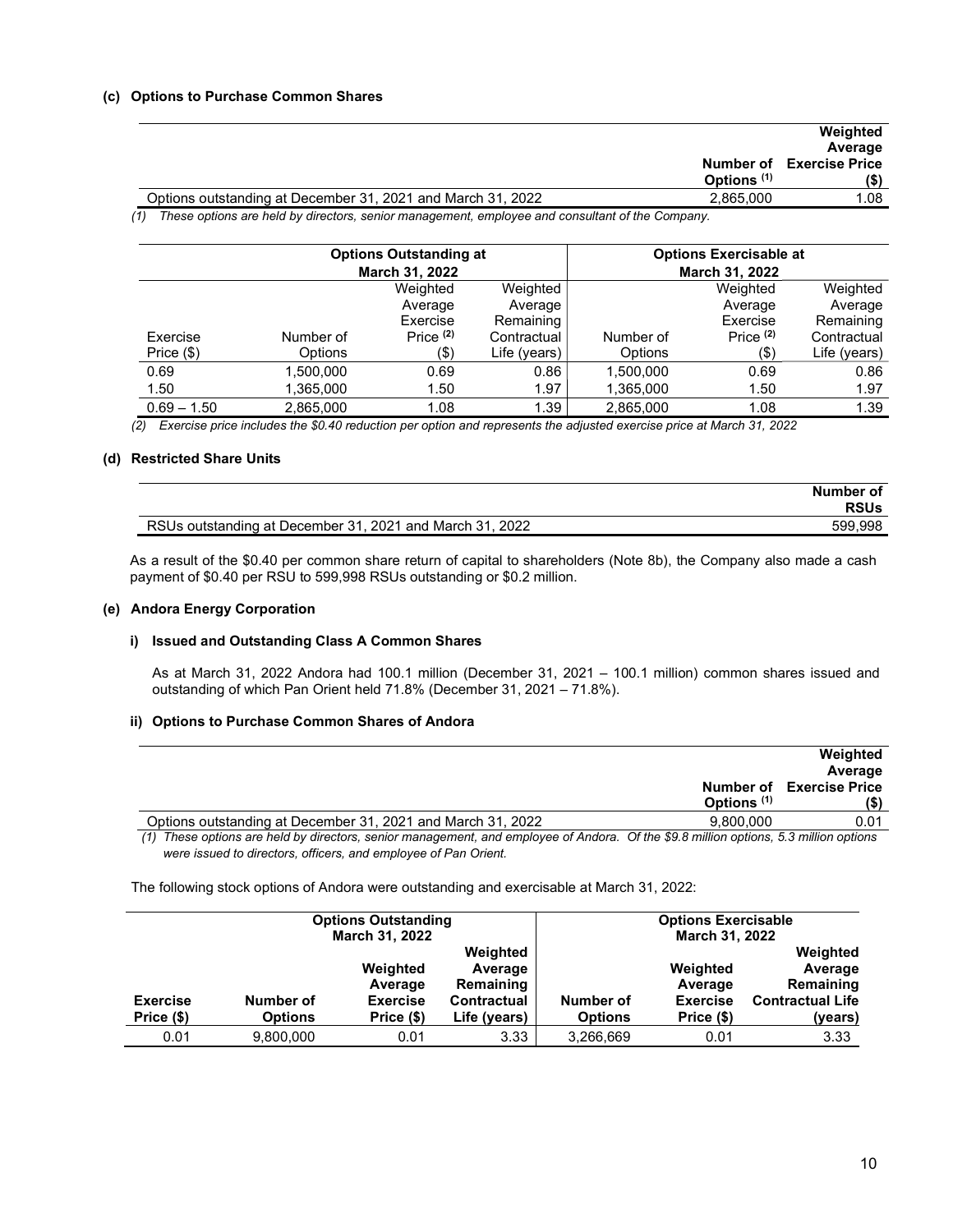#### iii) Convertible Credit Facility

Andora entered into a convertible loan agreement with Pan Orient on January 30, 2018 whereby Andora can draw up to \$2 million against a revolving credit facility. The loan bears interest at HSBC Canada prime rate for commercial loans in Canadian dollars plus three percent, per annum. Any principal drawn against the credit facility, including accrued interest (collectively, "outstanding amount"), is repayable upon demand or by December 31, 2022, whichever is earlier. Security for repayment of any outstanding amount is provided by a general security agreement creating a first fixed charge over all of Andora's property, subject to certain permitted encumbrances. Pan Orient has the option under the loan agreement to convert the outstanding amount, or a portion thereof, into Andora's common shares at a price of \$0.15 per share. In March 2020, the Company increased the revolving credit facility limit by \$500,000 under the same terms and conditions as the existing credit facility.

Andora entered into a second convertible loan agreement with Pan Orient on November 10, 2020 whereby Andora can draw up to \$500,000 against a revolving credit facility. The loan bears interest at HSBC Canada prime rate for commercial loans in Canadian dollars plus three percent, per annum. Any principal drawn against the credit facility, including accrued interest (collectively, "outstanding amount"), is repayable upon demand or by December 31, 2022, whichever is earlier. Security for repayment of any outstanding amount is provided by a general security agreement creating a first fixed charge over all of Andora's property, subject to certain permitted encumbrances. Pan Orient has the option under the loan agreement to convert the outstanding amount, or a portion thereof, into Andora's common shares at a price of \$0.01 per share. In September 2021, the Company increased the revolving credit facility limit by \$800,000 under the same terms and conditions as the existing credit facility.

As at March 31, 2022, a total of \$2.5 million (December 31, 2021 - \$2.5 million) was fully drawn against the first credit facility and \$1.2 million (December 31, 2021 - \$1.0 million) was drawn against the second credit facility. The amounts due from Andora is not expected to be collected in the foreseeable future.

## (f) Earnings per Share Attributable to Common Shareholders

|                                                         | <b>Three Months Ended</b><br>March 31 |                |
|---------------------------------------------------------|---------------------------------------|----------------|
|                                                         | 2022                                  |                |
| Weighted average common shares - basic                  | 49,793,907                            | 50,992,963 (1) |
| Dilutive effect of stock options                        | 375,116                               |                |
| Weighted average common shares - diluted                | 50,169,023                            | 50,992,963     |
| Net income attributable to common shareholders (\$000s) | 3.514                                 | 1,140          |
| Net income per share, basic and diluted                 | \$0.07                                | \$0.02         |

A reconciliation of the weighted average number of common shares used to calculate diluted net income per share is as follows:

(1) Options were not included in the computation of weighted average diluted common shares because they were anti-dilutive.

## 9) FINANCIAL INSTRUMENTS

As at March 31, 2022 the following financial instruments were denominated in currencies other than the Canadian dollar:

|                                                          | March 31,<br>2022 | December 31.<br>2021 |
|----------------------------------------------------------|-------------------|----------------------|
|                                                          | <b>US dollar</b>  | US dollar            |
|                                                          | (\$000s)          | (\$000s)             |
| Cash and cash equivalents                                | 10.187            | 14,400               |
| Deposits                                                 | 88                | 19                   |
| Accounts payable and accrued liabilities                 | (1,917)           | (1,868)              |
| Net exposure in foreign currency                         | 8.358             | 12,551               |
| Net exposure in Canadian dollars <sup>(1)</sup> (\$000s) | 10.447            | 15,890               |

(1) Translated at March 31, 2022 and December 31, 2021 exchange rates.